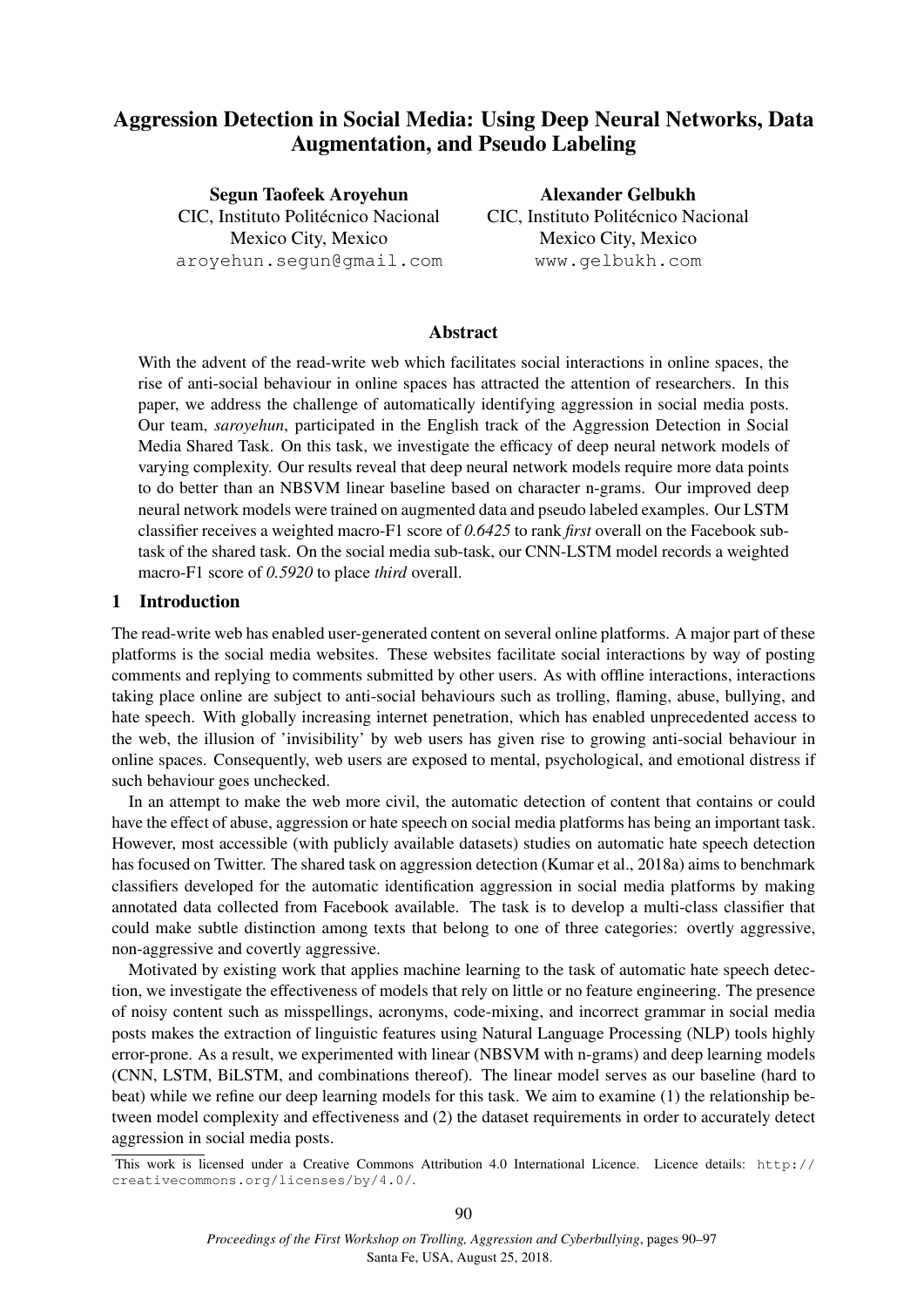In the rest of this paper, Section 2 outlines related work. Sections 3 and 4 present the data and our methodology respectively. The results of our experiments are in Section 5 and we conclude in Section 6.

### 2 Related Work

The task of aggression detection in social media can be considered as a document classification task. This task can also be sub-divided into binary classification or multi-class classification. In the context of detection of aggressiveness, the binary classification would imply the presence or absence of some anti-social phenomena such as abuse (Nobata et al., 2016) in a given example (abusive or not abusive). Whereas in the multi-class scenario, specific types of anti-social behaviour are of interest (Waseem et al., 2017) such as racism, sexism, hate speech, and bullying. It has been observed that contents which contain anti-social phenomena are rare in a collection of social media posts. This usually leads to imbalanced datasets where posts which lack the phenomena of interest are overwhelming. This problem is even more pronounced in the multi-class scenario which leads to difficulty in learning discriminative features by classifiers. In (Malmasi and Zampieri, 2018), it was concluded that subtle distinction between types of anti-social behaviour: profanity and hate speech is a difficult task for machine learning classifiers. By extension, it will be difficult to differentiate between overt and covert aggression. Also, (Davidson et al., 2017) submits that posts that does not contain explicit aggressive words are likely to be difficult to identify. This would be likely applicable to the covertly aggressive class in this study.

Acknowledging the cost of annotating data for hateful comments in social media, (Gao et al., 2017) proposed a system that leverages the availability of unlabeled data. Their result shows improvement over systems that rely only on manually annotated data. This approach is most related to our work.

The identification of aggression in social media is closely related to existing studies in hate speech, abuse, and cyberbullying detection. Methods used to tackle these tasks as supervised classification broadly falls into two. One approach is based on manual feature engineering. With the feature engineering approach, extracted features serve as input to classic machine learning algorithms such as naive bayes, logistic regression, support vector machines, and random forest (Schmidt and Wiegand, 2017; Malmasi and Zampieri, 2017). The other approach is based on deep neural networks that automatically learn features from input data. (Gambäck and Sikdar, 2017) employed convolutional neural networks to classify hate speech and (Zhang et al., 2018) used a combination of convolutional neural network and gated recurrent unit (GRU) for the same task.

Rather than rely only on the textual content of social media posts in identifying hate speech, (Qian et al., 2018; Founta et al., 2018) investigated the use of metadata about the users or the posts. However, the metadata may not be readily available from the social media platforms. In addition, this approach may breakdown where a social media platform allows anonymous posting.

### 3 Data

In this section, we describe the datasets used in this work and the data augmentation strategy. Also, the details of the pseudo labeling approach is presented.

Dataset We used the annotated data provided by the task organizers. The details of the annotation procedure is in (Kumar et al., 2018b). The dataset consists of posts collected from Facebook. The posts are related to entities (organizations, individuals or issues) in India. The dataset covers both English and Hindi. We used the English part in this work. The dataset provides three high-level tagsets namely: covertly aggressive, non-aggressive, and overtly aggressive. Each post is annotated with one of these tagsets. The English dataset consists of 12000 training examples, 3001 development examples, 916 test examples from Facebook, and 1257 examples from an undisclosed social media platform. On the training set, the number of examples per class is unbalanced. The covertly aggressive class is approximately 34% of the training examples; non-aggressive class is approximately 42% of the training examples and overtly aggressive class is approximately 24% of the training examples. The minimum and maximum number of tokens on the training set are 1 and 1200 respectively. We observed that the training set contains redundant posts: different post ID but duplicate content.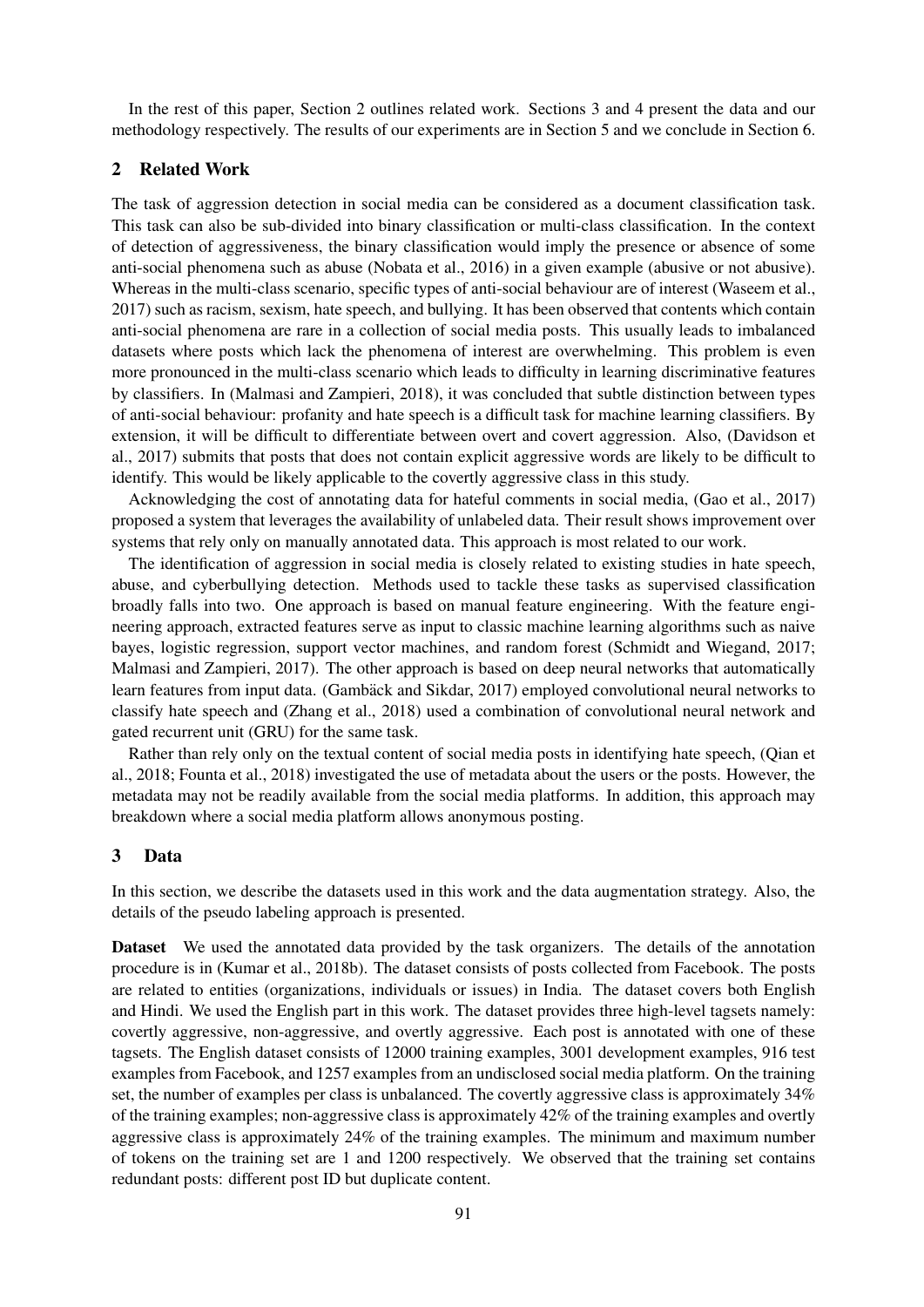Data Preprocessing We used well-formed texts in our experiments. We lowercased all alphabetic characters. We removed punctuation, digits, URL, repeated characters, non-English characters, alphanumerics, and usernames. In addition, we decoded emoji(emoticons) into their text equivalents and transformed hashtags into their constituent tokens where possible. To address misspellings, we used a spell-checker.

Data Augmentation and Pseudo Labeling A common technique to improve model generalization in computer vision is to enlarge the dataset using label-preserving transformation(s) (Simard et al., 2003). This is usually achieved via known invariant operations such as rotation and scaling of images in the training set. Inspired by this technique, we simulate transformations by translating each example to an intermediate language and back to English. We translated into four intermediate languages: French, Spanish, German, and Hindi. We observed marginal increase in model performance using the four languages. Machine translation is known to yield conceptually equivalent output in a target language. We used the Google Translate API for the translation. We rely on a weak notion of label-preserving transformation for text by translating the original training text to an intermediate language and backtranslate to English. We hypothesize that the translation into several intermediate languages will help diversify our augmented training set in terms of different lexical choice using each of the intermediate languages as a source language and English as the target language in the backtranslation phase. Even though the process of translation and backtranslation is error prone, this procedure increases the size of our training set by a factor of 5. The resulting augmented training set is highly interdependent. With this technique, our DNN models outperform the linear baseline model.

One of the test sets provided by the shared task organizers for evaluation is data collected from an undisclosed social media platform. In order to diversify our training examples, we used a related dataset collected from Twitter for hate speech detection which is publicly available <sup>1</sup>. There are two datasets with a total of 22075 tweets (subject to change based on availability on the Twitter platform). We hypothesize that the dataset contains the phenomenon we are interested in. So, we used the model with the highest performance on the development dataset to label the Twitter dataset. The examples with the pseudo labels were added to the original training dataset and our deep learning models were retrained.

# 4 Methodology

Our approach was to develop a baseline model and a number of deep neural network models. The models as well as our submissions are presented in this section.

Baseline Model A support vector machine (SVM) model that uses naive bayes (NB) log-count ratio features (NBSVM) is proposed in (Wang and Manning, 2012). NBSVM demonstrates consistent performance across text classification tasks. We used the logistic regression classifier in place of the SVM. We consider this model a strong linear baseline. We implemented two variants of the NBSVM model. One based on word n-grams and the other based on character n-grams. We found the model based on character n-grams superior on the development dataset for aggression detection. The character n-grams NBSVM serves as our baseline based on which we compare our deep neural network models during our experiments.

Input Representation The representation of inputs to the deep neural network models is the embedding layer. The embedding layer encode each word in the vocabulary used in the model. We experimented with different pre-trained word vectors for the embedding layer including word2vec, Glove, SSWE, and fastText. We observed that the coverage of the pre-trained embeddings are limited. FastText has the highest vocabulary coverage in our experiment (with about 5000 missing entires). Thus, instead of using a pre-trained word vector file to look up the vector representation for each word, we used the fastText pre-trained model (Mikolov et al., 2018) to infer the vector representation for each word in the vocabulary of our model. This allows us to use the sub-word level information to derive vector representation for words not in the vocabulary of the corpus (Wikipedia) on which the fastText model was pre-trained. This facility is especially important for social media posts which usually contains typos and

<sup>1</sup>https://github.com/ZeeraKW/hatespeech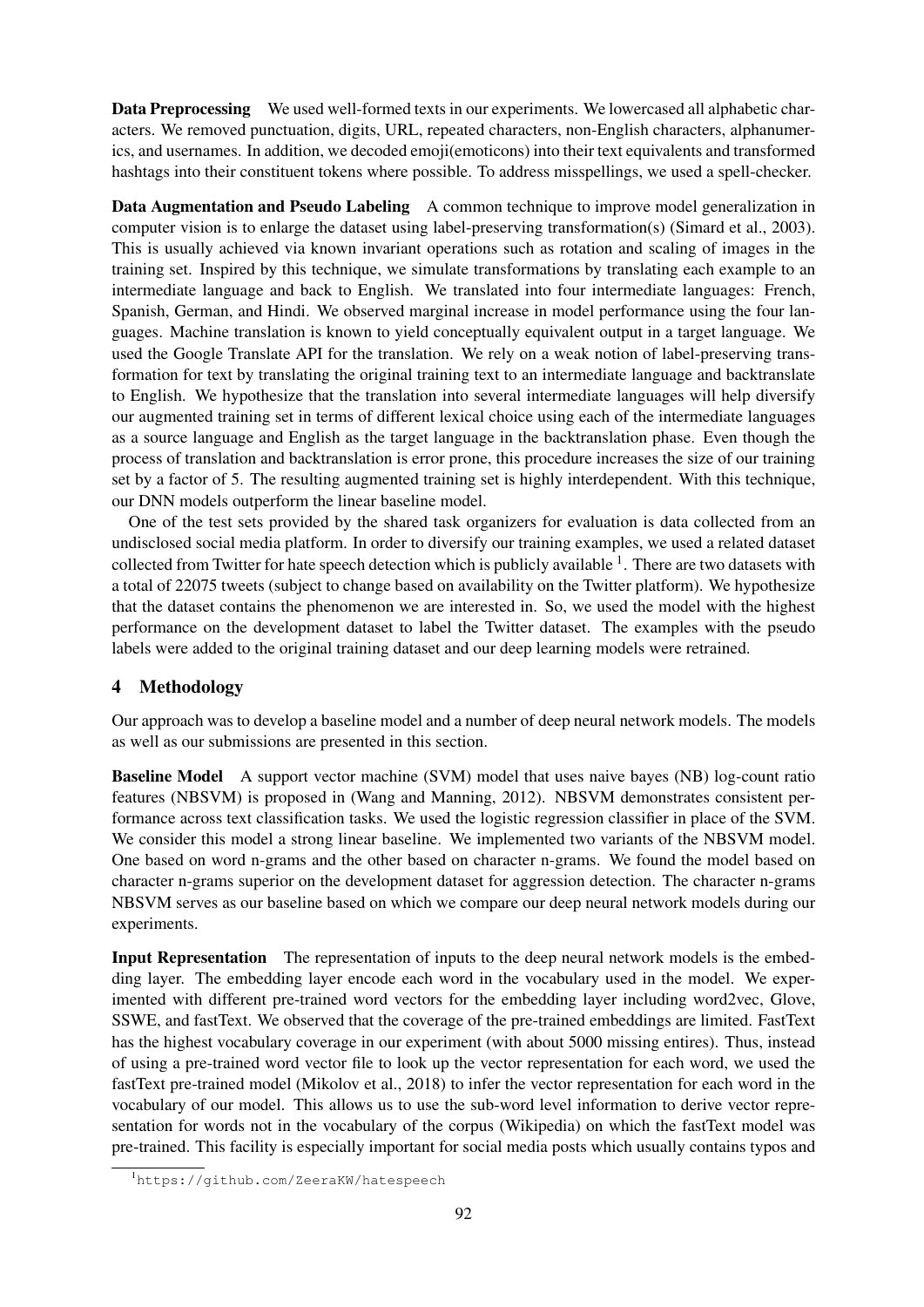abbreviations. In addition, we used a randomly initialized embedding which is trained with the network to learn task-specific word representation. So, the input representation to our deep neural network models is a concatenation of 300 dimensional word vectors derived from fastText model and a 50 dimensional task-specific word vector.

Deep Neural Network Models We experimented with seven deep learning models for aggression detection: CNN, LSTM, BiLSTM, CNN-LSTM, LSTM-CNN, CNN-BiLSTM, and BiLSTM-CNN. The models are of varying complexity, with the combination of BiLSTM and CNN: CNN-BiLSTM and BiLSTM-CNN being the most complex neural architecture. CNNs have being used for text classification (Kim, 2014). CNN is able to learn features from words or phrases in different positions in the text. LSTMs model long-term dependencies in text and has been found to be useful for text classification . BiLSTMs consists of two LSTMs. One encode information in a sequence in the forward direction and the other in the backward direction. The past and future information is available to the model in making classification decisions. CNNs and (Bi)LSTMs are complementary in their modeling capabilities. Each of CNNs and (Bi)LSTMs capture information at different scales. As such, we explored whether there could be potential improvements in combining multiple information at different scales for aggression detection. We explored passing the input representation into the CNN and feed the local features learnt by the CNN into the (Bi)LSTM in the CNN-(Bi)LSTM model. Conversely, we also passed the input representation into the (Bi)LSTM and fed the long-term features learnt by the (Bi)LSTM into the CNN in the (Bi)LSTM-CNN model. The representations learnt by the CNN, (Bi)LSTM, and combinations thereof serve as input to the fully-connected layer. The output of the fully-connected layer is a softmax output (probability) which indicates the chance of belonging to each of the three classes. The class with the highest probability is the predicted class.

In training our deep neural network models, we used the sparse categorical cross-entropy as our objective function. We chose the RMSprop optimizer to minimize the loss function through backpropagation within 5 epochs. We used feature dropout and earlystopping as regularization mechanisms to avoid overfitting. A spatial dropout (Tompson et al., 2015) probability of 0.2 was applied to the embedding layer.

Submissions Our team, 'saroyehun' submitted three systems for evaluation on the unseen test dataset. Our first submission is the predictions obtained from the LSTM model. This model was trained using the augmented dataset. The second submission uses the representations learnt by the CNN and LSTM in the CNN-LSTM set-up. This submission was trained on the larger training set consisting of augmented and pseudo labeled examples. In addition, we computed sentiment score for each example and used the score as an additional feature to the representations learnt by the CNN-LSTM layers before making predictions. The third submission is an ensemble of the predictions made by our deep neural network models trained on (1) augmented data and (2) combination of augmented and pseudo labeled data, and sentiment score for each post. The final predictions was obtained by majority voting.

| <b>System</b>     | F1 (weighted) | $F1$ (weighted) <sup>+</sup> | $F1$ (weighted) <sup>++</sup> |
|-------------------|---------------|------------------------------|-------------------------------|
| <b>NBSVM</b>      | 0.5116        | 0.5135                       |                               |
| <b>CNN</b>        | 0.4989        | 0.5520                       | 0.5741                        |
| <b>LSTM</b>       | 0.4940        | 0.5679                       | 0.5561                        |
| <b>BiLSTM</b>     | 0.4714        | 0.5274                       | 0.5776                        |
| <b>CNN-LSTM</b>   | 0.4702        | 0.5296                       | 0.5822                        |
| <b>LSTM-CNN</b>   | 0.3679        | 0.5624                       | 0.5729                        |
| <b>CNN-BiLSTM</b> | 0.3839        | 0.5272                       | 0.5573                        |
| <b>BiLSTM-CNN</b> | 0.4836        | 0.5523                       | 0.5440                        |

Table 1: Weighted Macro-F1 Scores on the English Development set + : Data Augmentation

++: Data Augmentation and Pseudo Labeling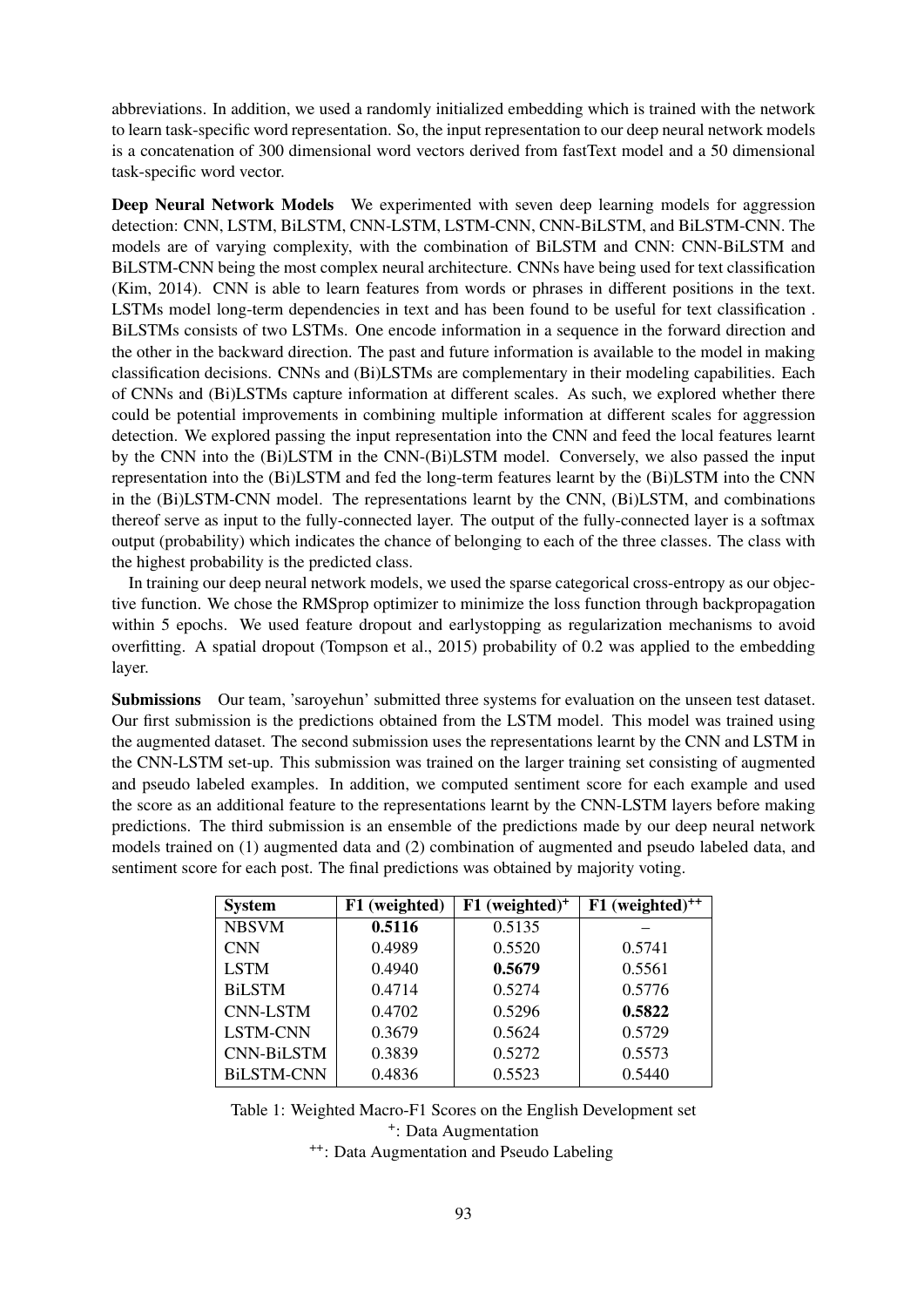

Figure 1: Confusion Matrix of the LSTM Predictions on the English (Facebook) Test Set

# 5 Results

This section shows the results obtained on the English development and the test datasets (Facebook and Social Media) in terms of weighted macro-F1 scores.

In Table 1, the performance of the baseline model (NBSVM) and the DNN models are presented. Using the training dataset as given for training, the NBSVM model achieves the highest performance. The table shows the impact of data augmentation and pseudo labeling on the models. It can be observed that using data augmentation, the performance gain on the NBSVM is very minimal (0.0019) compared to the DNN models where the maximum performance gain of 0.1433 is observed on the LSTM model. The combination of data augmentation and pseudo labeling results in slight performance improvement on the DNN models except for the LSTM model. Overall, data augmentation results in approximately 5% weighted macro-F1 improvement on the development set over the NBSVM baseline model. Also, the combination of data augmentation and pseudo labeling yields about 7% weighted macro-F1 gain over the linear baseline model. Pseudo labeling gives a marginal improvement of about 2%. The substantial gain in performance (about 5%) is from the introduction of data augmentation. These gains demonstrate the effectiveness of the data augmentation approach and complementarity of pseudo labeling in our approach. In addition, we experimented with and without the sentiment score as a feature. However, we did not observe any substantial gain in performance.

Table 2 shows the performance of the outputs of the three systems we submitted for evaluation on the Facebook test set. All our submissions are better than the random baseline score provided by the task organizers. All our systems exhibit comparable performance; they are all within 0.05 F1 score of each other. The LSTM model trained on the augmented training set achieved the best weighted macro-F1 score of 0.6425. This score ranks first on the shared task which attracted 30 submissions. It is clear that a complex model (CNN-LSTM) does not necessarily give the best result. Figure 1 shows the confusion matrix for our best system, the LSTM model. From the confusion matrix, one can see that the most mistakes made by the model is on the non-aggressive class (NAG) in absolute terms; the model predicts covertly aggressive (CAG) when the true label is NAG. However, in relative terms, the most difficult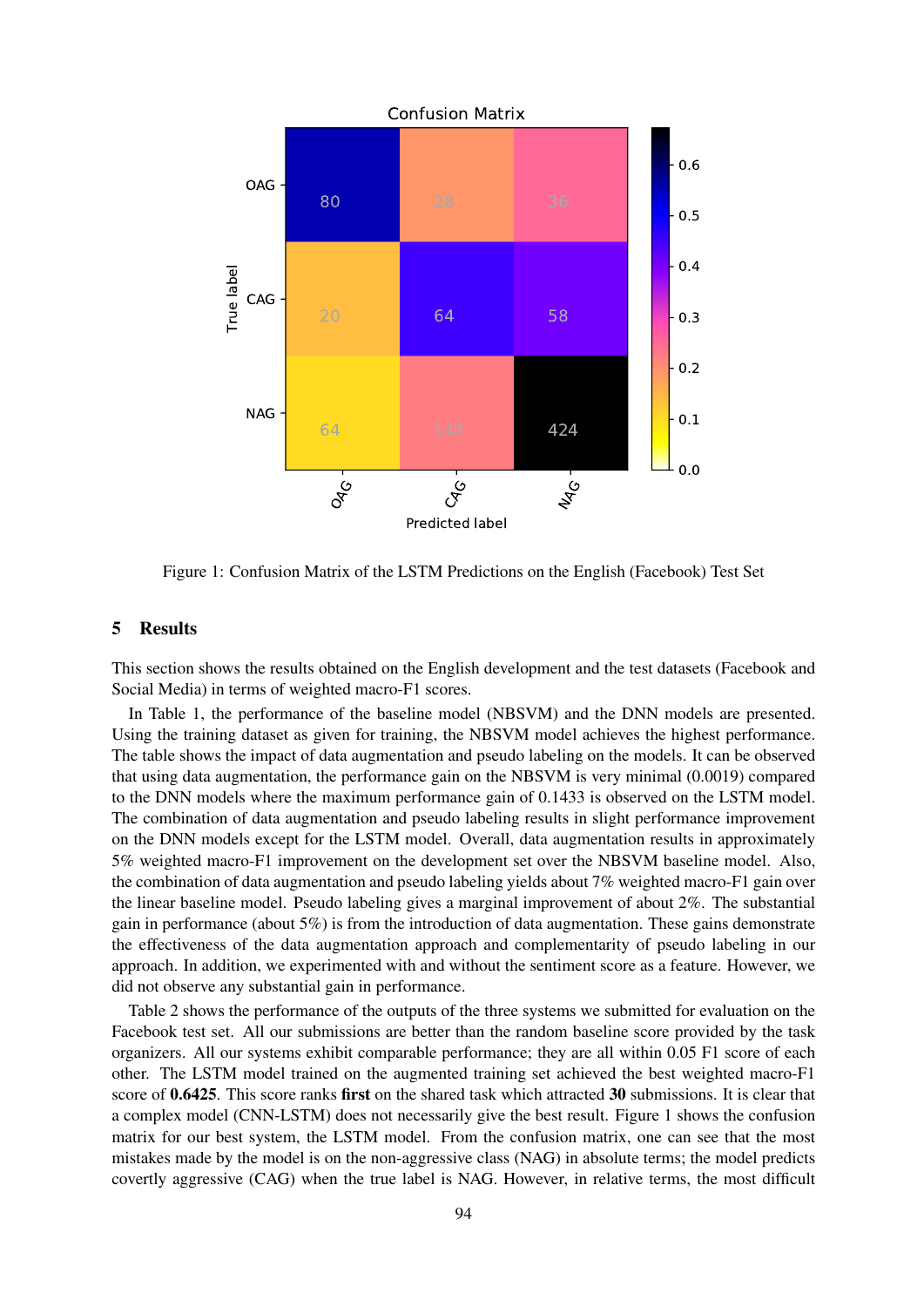

Figure 2: Confusion Matrix of the CNN-LSTM Predictions on the English (Social Media) Test Set

class for the model is the CAG. Here, the most mistakes result from the model predicting NAG where the true labels are CAG. In addition, one can see that the model performs best on the NAG class followed by the overtly aggressive class (OAG) and the least performance is recorded on the CAG class.

| <b>System</b>   | F1 (weighted) |
|-----------------|---------------|
| Random Baseline | 0.3535        |
| <b>LSTM</b>     | 0.6425        |
| <b>CNN-LSTM</b> | 0.6058        |
| Ensemble        | 0.5897        |

Table 2: Weighted Macro-F1 Scores on the English (Facebook) Test set

Table 3 outlines the scores achieved by our systems on the surprise test dataset collected from an unnamed social media platform. On this dataset, our CNN-LSTM model trained on the combination of the augmented training data, and pseudo labeled Twitter data as well as sentiment score as a feature received our best weighted macro-F1 score of 0.5920. This score places the system on an overall ranking of third among 30 systems that participated in this track. In this case, a complex model aided by an outof-domain data is superior. In figure 2, the confusion matrix gives us an insight into how the CNN-LSTM model performs on each class. It can be observed that the model made the most mistakes on the CAG class; predicting OAG when the true class is CAG. The model performs best on the NAG class followed by the OAG class and records the least performance on the CAG class.

Going by the performance trend observed in our results, the performance of our best model for each track seems to reflect the distribution of examples per class in the original training set. One can see that our models show better performance on classes with more training examples compared with classes having lesser training examples. Also, it is unsurprising that even though the OAG class has the least number of examples, the performance of our models on the OAG class is better than on the CAG class which has more examples. The performance of the OAG class validates a previous finding that a post which explicitly contains aggressive word(s) is easy to classify. Given our result, it is obvious that the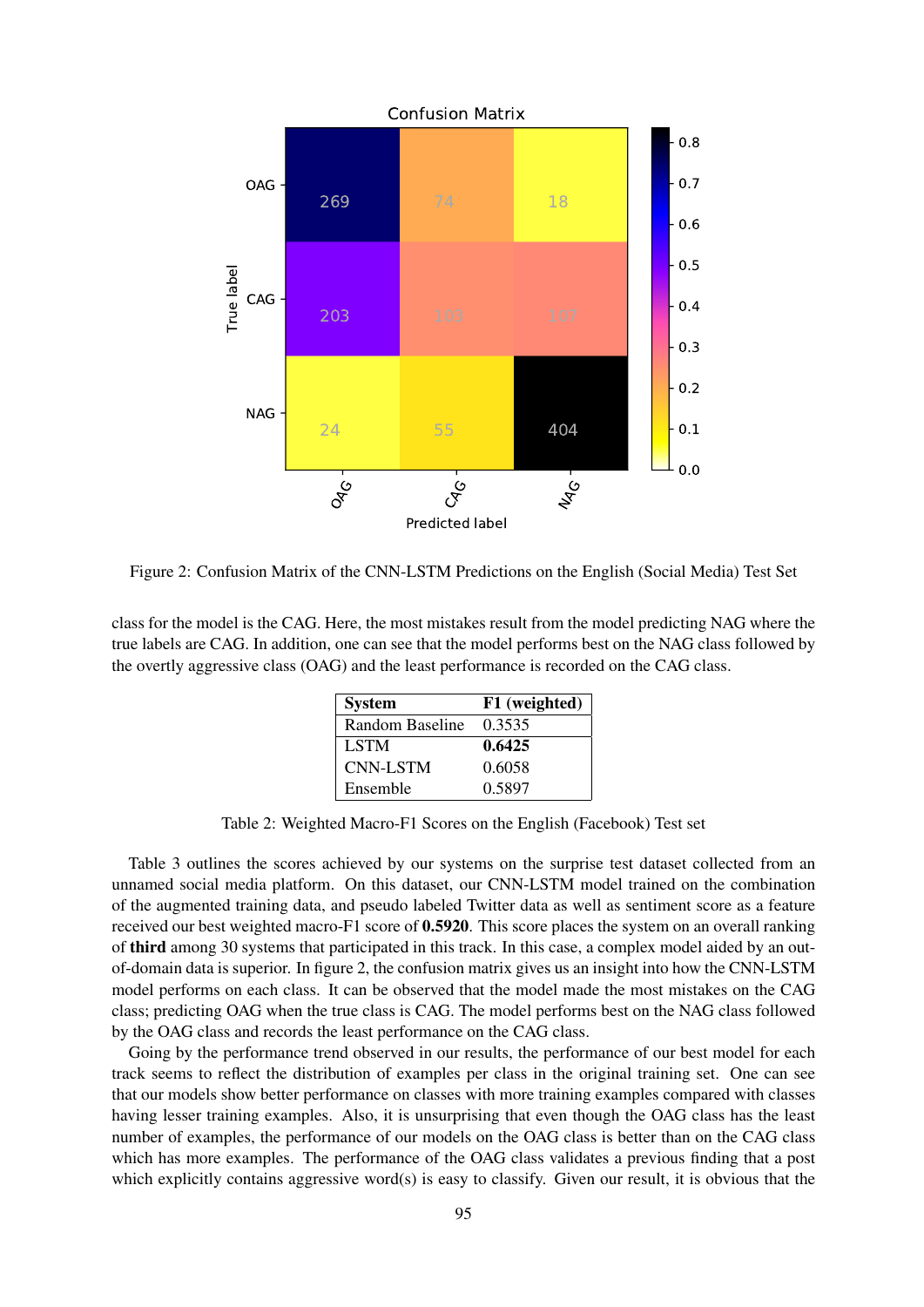| <b>System</b>   | F1 (weighted) |
|-----------------|---------------|
| Random Baseline | 0.3477        |
| <b>LSTM</b>     | 0.5400        |
| <b>CNN-LSTM</b> | 0.5920        |
| Ensemble        | 0.5682        |

Table 3: Weighted Macro-F1 Scores on the English (Social Media) Test set

finding is true even when the category containing explicit word(s) is the minority class.

### 6 Conclusion

In this paper, we address the challenge of automatically detecting aggression in social media posts. We developed a linear baseline classifier using NBSVM with character n-grams as features. We conducted experiments with deep neural network (DNN) models of varying complexity ranging from CNN, LSTM, BiLSTM, CNN-LSTM, LSTM-CNN, CNN-BiLSTM to BiLSTM-CNN. In order to do better than our linear baseline using deep neural networks, we experimented with data augmentation, pseudo labeling, and sentiment score as a feature. We observed the greatest improvement from our data augmentation strategy. The improved DNN models were better than the linear baseline model on the development set. Hence, for this task the DNN models require more data points than a non-DNN model (in this case NBSVM). As our results show, a complex model does not necessarily bring performance improvement on this task. The classifier based on LSTM received the best weighted macro-F1 score on the English Facebook task. With a score of 0.6425 on the Facebook test set we rank first out of 30 submissions. The CNN-LSTM classifier receives a weighted macro-F1 score of 0.5920 on the social media test set. With this score, we achieved an overall ranking of third out of 30 teams that participated in the social media track.

The performance trend of our models on the three classes shows that for both tracks, our models performed best on the NAG class and least on the CAG class. This is consistent with previous work on the nature of implicit offensive language. The trend reflects the distribution of examples per class in the training set provided for this task. We see a better performance on classes with more training examples and lower performance otherwise. A natural avenue for future work is the investigation of approaches to improve performance on classes with minimal number of training examples.

#### Acknowledgement

The last author acknowledges the support of the Mexican government via CONACYT (SNI) and the Instituto Politécnico Nacional grant SIP-20181792.

#### References

- Thomas Davidson, Dana Warmsley, Michael Macy, and Ingmar Weber. 2017. Automated Hate Speech Detection and the Problem of Offensive Language. In *Proceedings of ICWSM*.
- Antigoni-Maria Founta, Despoina Chatzakou, Nicolas Kourtellis, Jeremy Blackburn, Athena Vakali, and Ilias Leontiadis. 2018. A unified deep learning architecture for abuse detection. *CoRR*, abs/1802.00385.
- Björn Gambäck and Utpal Kumar Sikdar. 2017. Using convolutional neural networks to classify hate-speech. In *Proceedings of the First Workshop on Abusive Language Online*, pages 85–90.
- Lei Gao, Alexis Kuppersmith, and Ruihong Huang. 2017. Recognizing explicit and implicit hate speech using a weakly supervised two-path bootstrapping approach. In *Proceedings of the Eighth International Joint Conference on Natural Language Processing (Volume 1: Long Papers)*, volume 1, pages 774–782, Taipei, Taiwan.
- Yoon Kim. 2014. Convolutional neural networks for sentence classification. In *Proceedings of the 2014 Conference on Empirical Methods in Natural Language Processing (EMNLP)*, pages 1746–1751, Doha, Qatar.